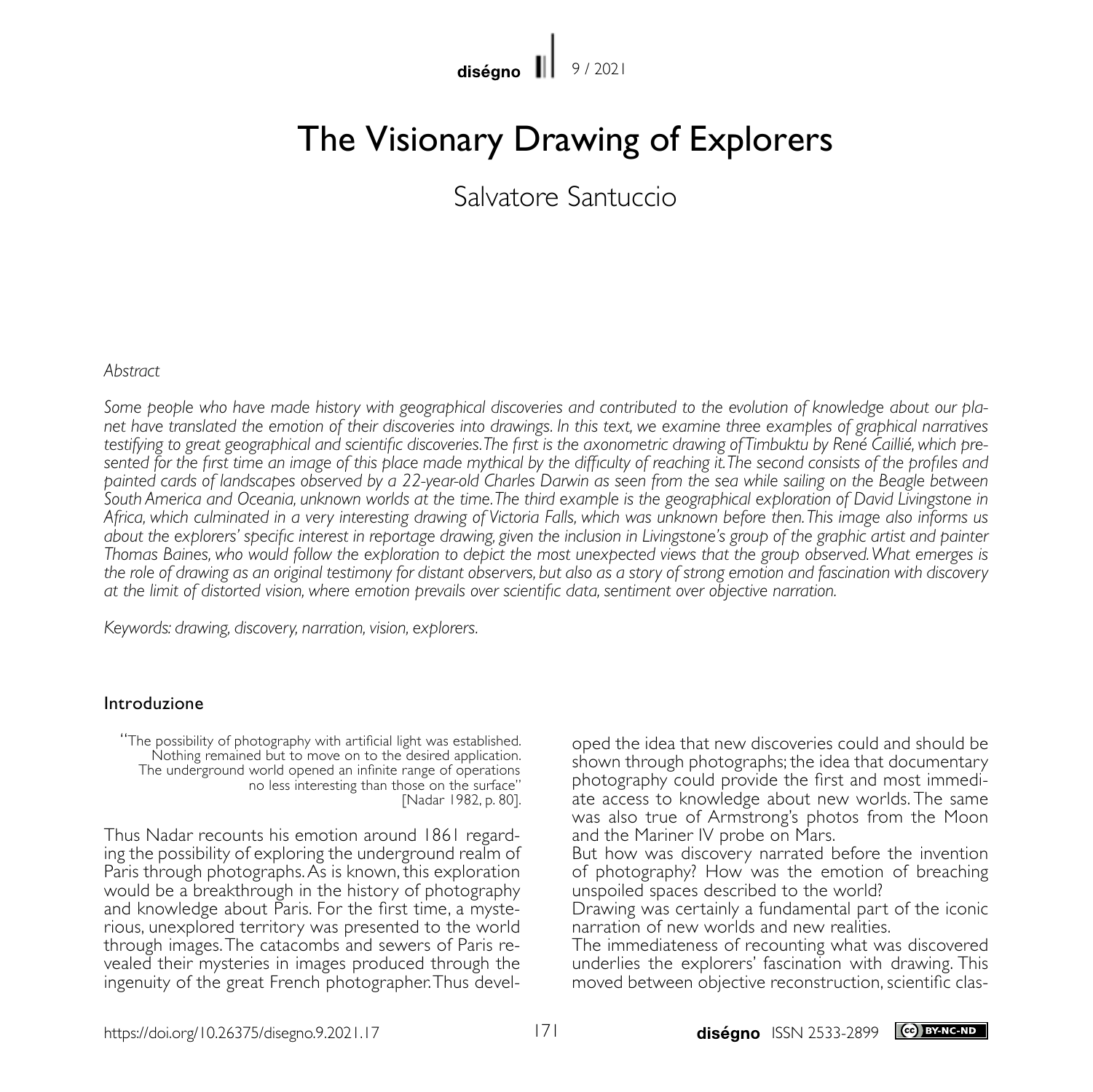sification, and emotional imagination, placing the view of new things at the centre of a moment of immediate representation, which is often more emotional than real, and as such, visionary. "Things seen with the eye and manifestly reproduced with the hand reveal a particular type of immediacy; they are presented as relating to types of representation created directly by man" [Kemp, 1999, p. 34].

As Robert Macfarlane writes, "Notebooks and sketchbooks are never only receptacles for finished thought. Their materiality shapes the nature of record. So it is that –reading them back– we can catch glimpses of perception in action, awe as it strikes, or fear at its firstpoint" [Lewis-Jones, Herbert 2016, p. 9]. In the history of geographical discoveries, drawing has mainly been used for drafting and adjusting geographical maps. The most direct and relevant relationship between discovery and graphical production was precisely in this field, an ancient field that has always followed man's primordial instinct, that is, to control a territory: "When a Tahitian traced a map to explain to Captain Cook what he knew about the geography of the Pacific, it was clear that he and his people were familiar with the idea of representation. In pre-Columbian Mexico, a series of footsteps was used to indicate the streets. Cortés crossed Central America following the canvas map that a cacique had given him" [Wilford 2018, p. 20].

In the cases addressed here, however, excluding part of Charles Darwin's contribution, the issue is the drawn image of places, not their transcription in plan, but the visual perception of the discoveries, the graphical transposition of the views perceived upon their discovery. The drawings by Caillié, Darwin and his companions, and Livingstone recount this emotion. The drawings addressed here present the images of new places to a public seeing them for the first time. In doing so, there is a strong 'visionary' component to this reportage. The drawings recount the fulfilment of an aspiration to know, a 'dream' realized by these authors. In this sense, the definition of 'visionary' attributed to these drawings does not refer as much to its negative meaning bordering on mental disturbance present in the Italian etymology [1] as to the English meaning of the term "visionary, which generally holds markedly positive characteristics that immediately took root. It describes someone with a clear vision of the future and how to welcome and guide it with a nearly



*Fig. 1 R. Caillié, Tonbouctou, first version, pencil and watercolour, 1827. Fig. 2 R. Caillié, Tonbouctou, second version, pencil and watercolour, 1828.*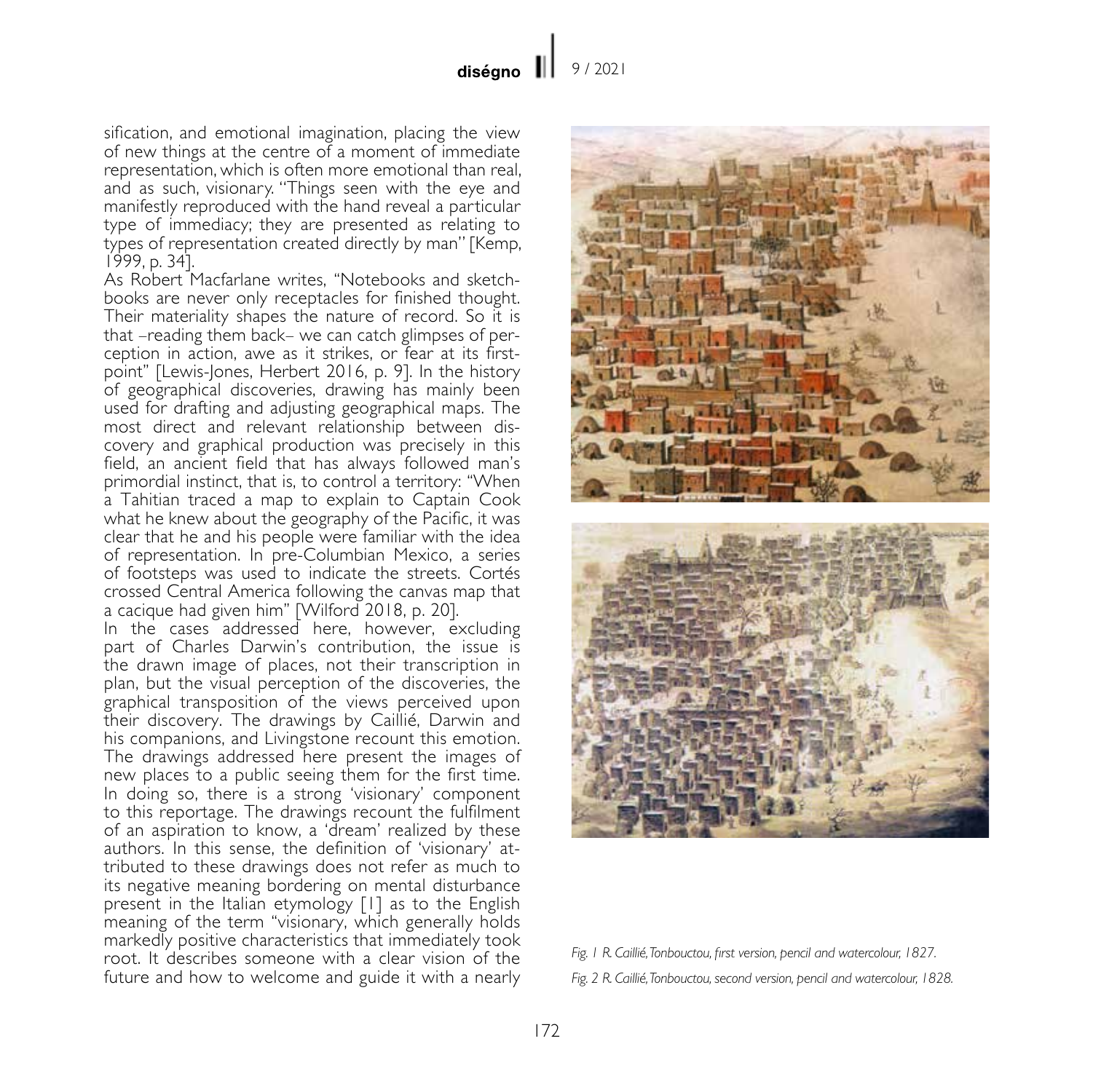prophetic character; it describes someone who shows an extraordinary imagination, a powerful creative vein. The great inventors and politicians, the most inspired and inventive artists thus become visionaries" [Visionario, etimologia e significato] [2].

The drawings presented here in their development are a revelation both for those making them and for a public unaware of the places described, who could finally appreciate the images, even with the author's decisive emotional filter. As Berger says, "the drawings present hospitality to the invisible companion at our side" [Berger 2017, p. 132].

## *Timbuktu* by René Caillié (1827–1828)

René Caillié had a strange destiny: passing into history as the first European to return alive from Timbuktu, the mythical city, the door to the Sahara. His expedition was particularly interesting with respect to organization and risk, since he was travelling alone and his scant drawings constitute precious documentation, since they were the first of this legendary city to be seen in Europe. Born in France in 1799, René Caillié lost his parents at an early age and at 16, he embarked on a French military ship for Saint Louis, in French West Africa. Two years later, he returned to Africa to sail up the Senegal River with a British mission, and in 1824 he was back in Saint Louis, developing the idea of reaching Timbuktu.

Being familiar with the indigenous populations of Western Africa and their adversity to French expeditions, he decided to travel alone, pretending to be an Arab and renouncing the vast court of black porters that the Europeans normally flaunted. Based on his idea about the expedition, he obtained financing from the French governor of Saint Louis for an 8-month stay with the nomadic people of Southern Mauritania, where he learned Arabic and Islamic customs. Following this, he decided to self-finance the trip to Timbuktu, but he became aware of a 10,000-franc award from the Société de Geographie of Paris for the first person who could provide original information about the city. After working in Sierra Leone and Guinea to earn enough money for the expedition, he left from Kakony, near Boké on the Nunez River in Guinea. He moved east to Senegal, then crossed the Upper Niger River at Kouroussa. Here the trip was interrupted. Caillié fell sick and remained where





#### *Fig. 3 A. Earle, Negroes fighting, Brazil, 1824.*

*Fig 4 C. Martens, Sketch from the album of drawings in Devon, 1828–1932.*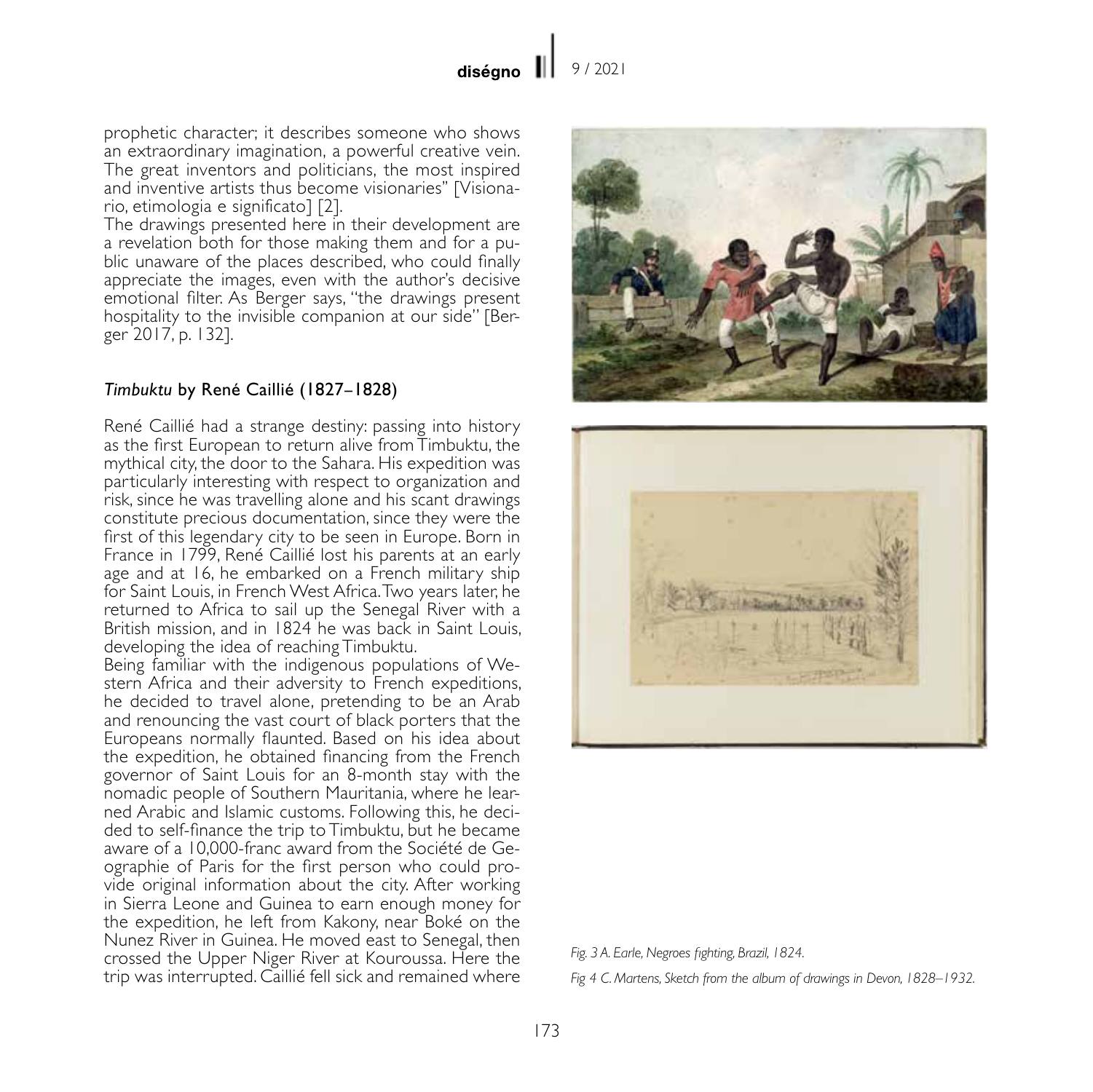

he was for five months, from 3 August 1827 to 9 January of the following year, in the village of Tiémé, in today's Ivory Coast. He left for Dienné in Mali, where he stayed until 23 March. From there, he proceeded to Timbuktu via boat on the Niger River. On 22 April he reached the city he had always dreamed of: "Finally we have arrived happily in Timbuktu, just when the sun touched the ho rizon, I saw this capital of Sudan that had been the goal of all my desires for so long. And upon entering this mysterious city, the object of searches by the civilized nations of Europe, I was overcome with an inexpressible feeling of satisfaction: I had never experienced anything like it and I was extremely happy" [Caillié 1999, p. 212]. The city is described in its form and brick building consistency, as well as in its more anthropological and cultural aspects. The textual description is accompa nied by some small plans and a wonderful watercolour axonometric drawing that constitutes, in fact, the first clear image of this city. The axonometric watercolour drawing is organized as a sum of small, more or less cu bic building blocks and other domed volumes similar to huts/tukuls. Some important volumes of significant size emerge at the centre. Everything around it is sand (fig. 1). The drawing was produced in two versions, one fol lowing the other, in which the layout of the buildings is intensified, and the gestures of the passers-by are modi fied, a true second version (fig. 2). Caillié's axonometric drawings clarify the urban morphology and support his verbal description in the report book: "The city of Tim-<br>buktu might be three miles long: it forms a sort of triangle. The houses are large, higher, and have no more than a ground floor; for some, a cabinet was mounted above the entrance. They are built of somewhat round bricks, rolled in the hands and dried under the sun; down to the height, the walls resemble those in Djenné. The stre ets of Timbuktu are clean and rather large, enough for three riders to pass. Ahead and behind, one sees many straw huts that are nearly round, like those of the Fulani herdsmen; they serve as lodging for poor people and slaves that sell merchandise on behalf of their masters" [Caillé 1999, p. 219].

In contrast to the common European idea that wanted Timbuktu to a fantastic city, an El Dorado of Africa, Cailliè assesses its qualities objectively; he finds its de fects and hides no delusions. First of all is its location, already practically in the desert, sand everywhere, the *Fig 5 C. Martens, Fuegian Beagle Voyage, 1834.* impossibility of turning this centre into a productive pla -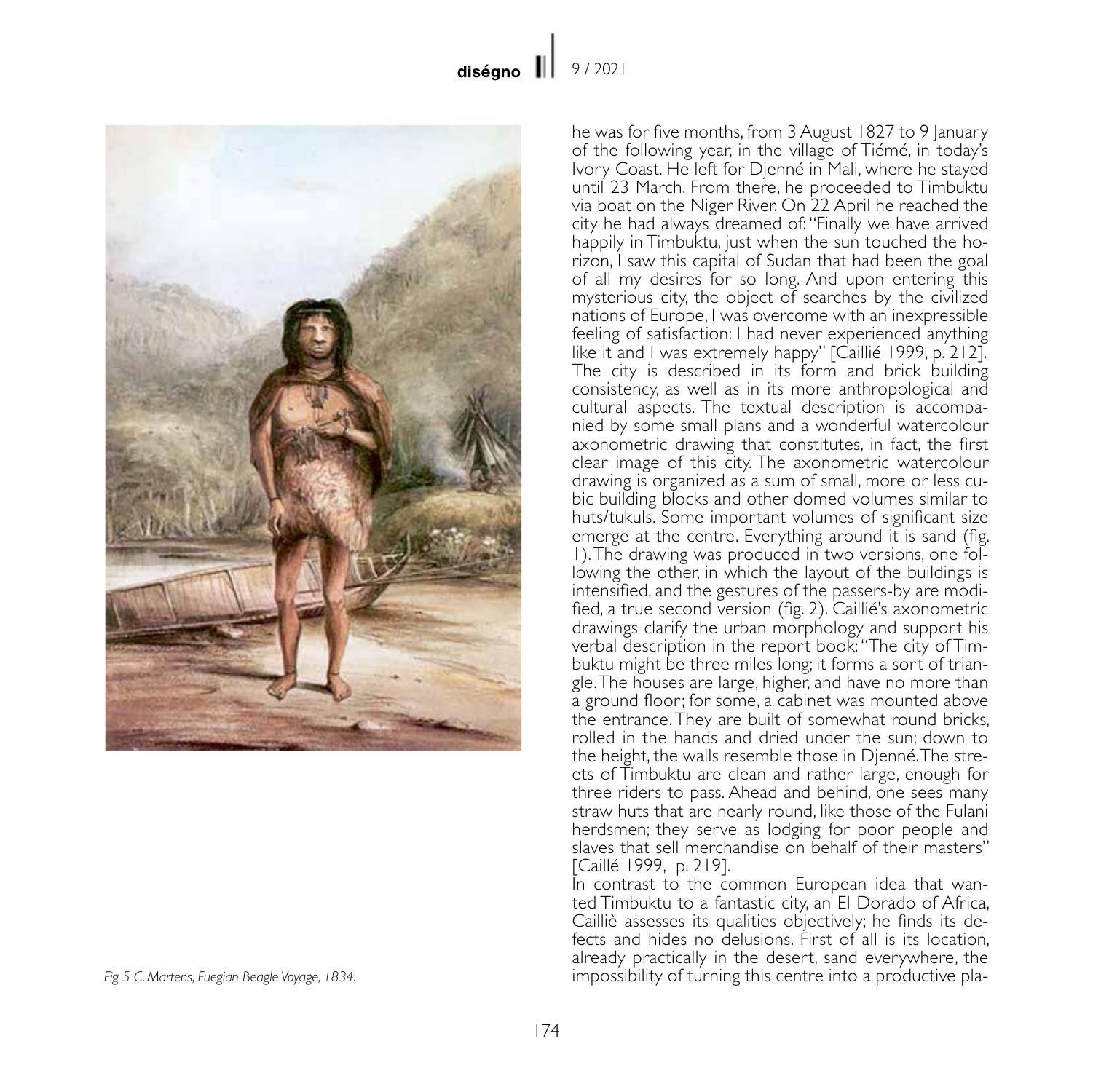



*Fig. 6 J. Lort Stokes, Killing a Kangaroo, 1848.*

*Fig. 7 S. Covington, The Iron Pot Light at the entrance to the River Derwent, Tasmania, 1836.*

ce. "Although one of the largest cities I have seen in Africa, Timbuktu has no other resources than the salt trade; its soil is not at all suitable for cultivation. It draws from Dienné all that is necessary for supplies – millet, rice, plant oils, cotton, fabric from Sudan, eggs and confections, candles, soap, pepper, onions, dried fish, pistachios, etc." [Caillé 1999, p. 220].

After a stay of 15 days, René Caillié joined a caravan expedition that, crossing the Sahara, reached Fez on 12 August and from there he travelled to Tangier, where he embarked for France. He was awarded in Paris by the Société de Geographie and won the 10000 francs for being the first European to convey precise information about the city of Timbuktu. He would also receive the Legion of Honour, a pension, and other recognitions, not the least of which was the publication of his travel journal in 1830. At the age of 31, Caillié was already a celebrity in the field of geographical exploration. Unfortunately, he died shortly thereafter, in 1838, from tuberculosis. Still today, his images of Timbuktu are poetic, unforgettable icons of this mysterious, fascinating city.

## Darwin's Voyage around the World on the *Beagle*  (1831–1836)

For the second voyage of the brigantine HMS *Beagle*, from 27 December 1831 to 2 October 1836 in Terra del Fuego and the East Indies, the captain Robert Fitz- roy asked Francis Beaufort, a hydrographer in the navy, to find a cultured gentleman with a scientific bent who would be interested in doing research during the trip and who would also make an interesting travel compan- ion. Word spread among the professors at Cambridge and, through personal connections, Charles Darwin, then 22, was designated as scientific guest on the voy- age [3]. The ship crossed the Atlantic Ocean, made hydrographic surveys along the coast of part of southern South America, then crossed the Pacific Ocean, reached Tahiti and Australia, and ended by circumnavigating the globe [4]. Planned for a duration of two years, the mission lasted nearly five. Darwin did not travel alone, but at his side were always different technicians specialized in surveying and also some artists.

One of these was Augustus Earle, a talented British painter who had documented the living conditions in the places visited by the *Beagle* on the first part of the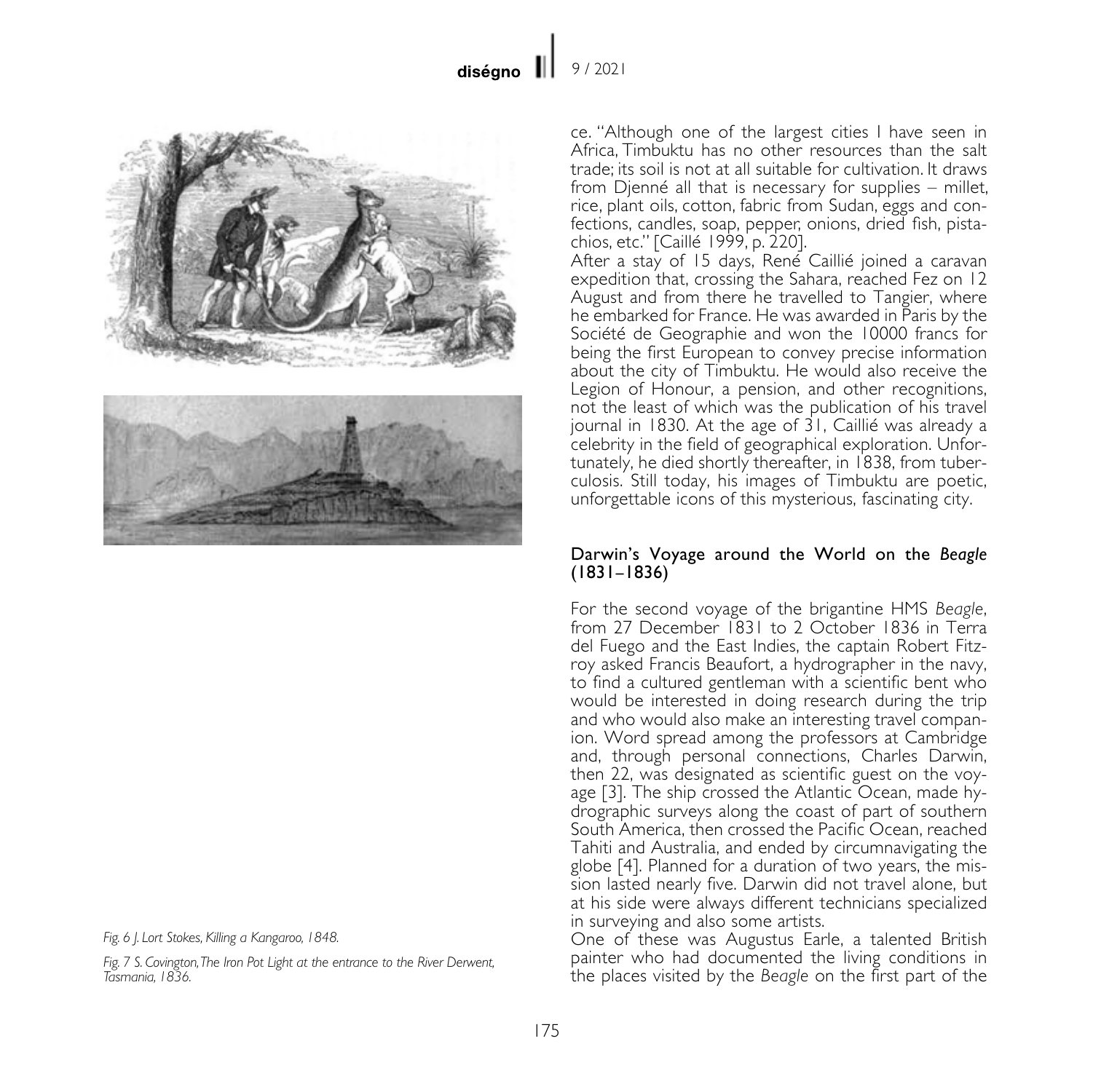I think Letre A & B. canones<br>of ulation, C + B. The penne unto he formed . - being whiten

*Fig 8 C. Darwin, page from a travel notebook with a drawing of the Tree of Life, undated.*

trip (fig. 3), having to abandon the trip in Montevideo in 1833 due to ill health. Darwin had this to say about him: "Earle makes an excellent guide, as he formerly lived some years in the neighbourhood: it is calamitous how short & uncertain life is in these countries: to Earle enquiries about the number of young men whom he left in health & prosperity, the most frequent answer is he is dead & gone" [Viens 2012, p. 42]. Earle worked alongside Darwin, illustrating what he classified and catalogued. Captain Fitzroy himself noted in the ship's log: "We men have trapped an abundance of fish, or should I say, entire schools: we just had to pull up the net at the right time (the start of the tide). Since most of these animals were unknown to the naturalists, Mr Earle drew them carefully and Mr Darwin stored them in fish bowls" [Darwin 2018, p. 116].

When Earle left the trip, he was replaced by Conrad Martens, a landscape painter eight years younger than his colleague and a fine sketcher, as can be seen in colour drawings housed at the State Library of New South Wales (fig. 4). Martens became sincere, lifelong friends with Darwin, a friendship that lasted even after his on the *Beagle* (fig. 5) ended at Valparaíso, Chile in late 1834. Together with these two artists, another two figures very close to Darwin influenced him during the trip. The first of these was second official John Lort Stokes (fig. 6), a navy official and explorer who also had great artistic capacities and shared the stern cabin with Darwin. The second was Syms Covingt, a violin-playing sailer taken aboard as the scientist's personal assistant, who would follow him beyond the adventure of the *Beagle*. He was also an able drawer, who left behind some elegant sketches from the bridge of the English

brigantine (fig.7).<br>In this framework, it is clear how Charles Darwin's geographical and cultural interest met with the artistic experiences he was developing within, stimulating him to produce some excellent watercolour maps and profiles of the coast. Darwin produced 15 travel notebooks: Cape de Verds, Rio, Buenos Ayres, Falkland, B. Blanca, St. Fe, Banda Oriental, Port Desire, Valparaiso, Santiago, Galapagos, Coquimbo, Copiapó, Despoblado, and Sydney. The notebooks are full of annotations and reflections on the most varied topics, from geology to zoology, botany, ecology, meteorology, ethnography, anthropology, archaeology, and even linguistics. Together with the-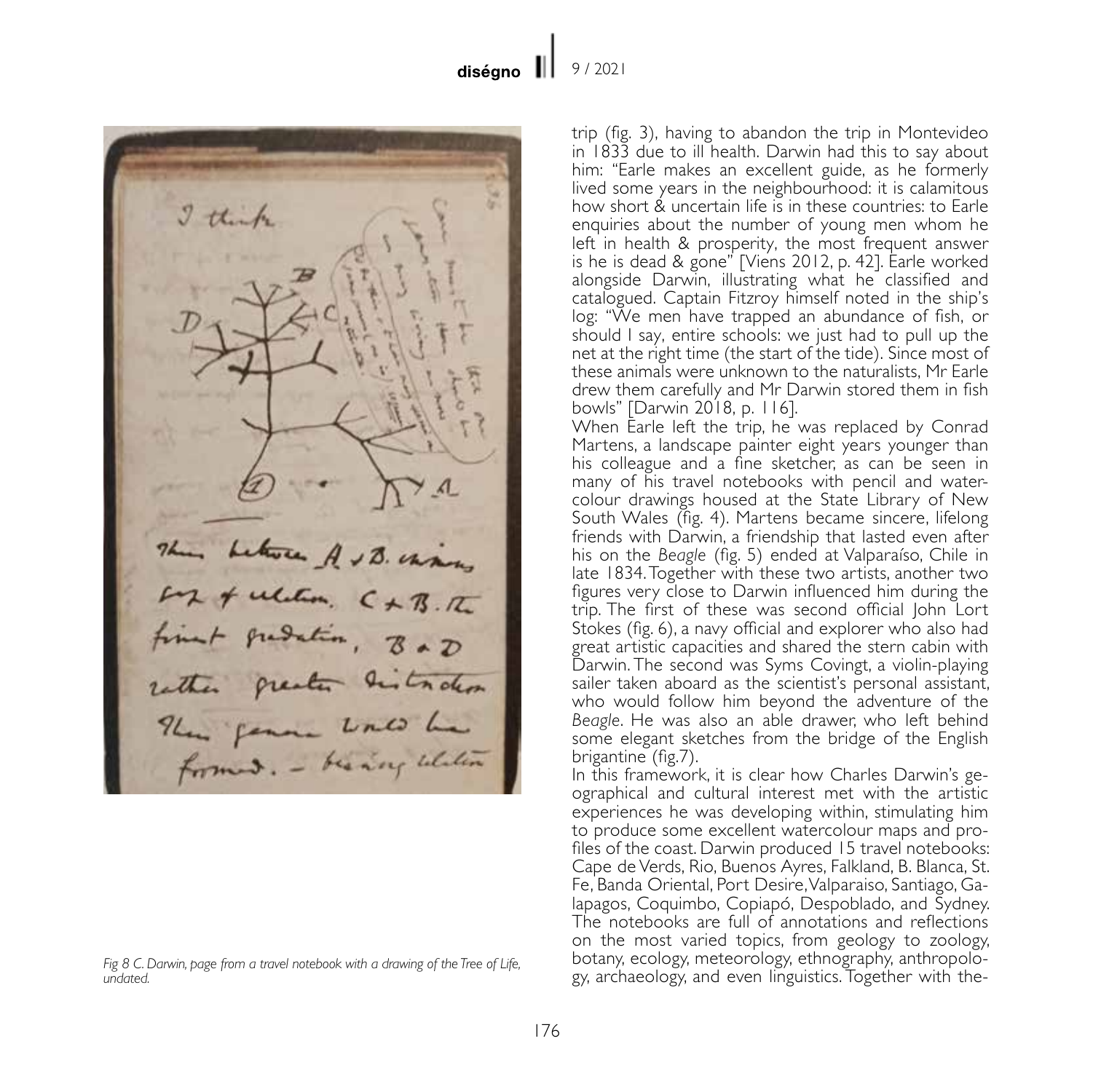#### diségno II 9 / 2021



*Fig. 9 C. Darwin, Profile of the Chilean coast, with geological annotations and colour wash, 1934.*

se scientific notes, there are also financial documents, purchase lists, reading notes, essays, and items from his personal diary together with maps, drawings (fig. 8), and well-made profiles of the coast (fig. 9) observed from the sea, often with geological annotations. In this case, the drawings are for classification and captions and rarely does he linger on the ecstatic view; they tend more towards scientific notations. Darwin seems to leave the visual communication of the places they discovered to his more capable travel companions, limiting himself –which is no small matter– to drawing in a pragmatic, methodological way, while leaving an exciting production rich in experimentation to produce a testimony that remains one of the most important contributions to the history of contemporary scientific knowledge.

# Africa Coast to Coast by David Livingstone (1851)

David Livingstone is probably the most famous English explorer of Africa. For Livingstone, one cannot speak of a single trip. His life was entirely focused on continuously venturing out on new African explorations, at the cost of seeing the deaths of his best friends, his wife Mary Moffat, and many dreams, from the creation of missions that were then closed due to illness, aggression, and the impossibility of management, to the dream of sailing the Zambezi River, broken by the awareness of the presence of great numbers of rapids, waterfalls, cataracts, etc. The most lively and even the longest part of Doctor Livingstone's life was spent on his African voyages. It is not by chance that upon his death, his body was transported more than a thousand miles through semi-unexplored territories by his two loyal assistants Chuma and Susi, to be returned to England and buried in Westminster Abbey, while his heart remained in Africa, buried in the place of his death, Lake Bangweulu.

Livingstone's travels served as an opportunity to write a large number of travel notebooks. These small notebooks are full of notes and text written in a thick, orderly calligraphy. At times there are drawings, these also often supported by written considerations in the margins. The drawings are made with ink and watercolour, and lend merit to a certain drawing ability. There are often maps, plans that summarize the routes taken, giving rise to geographical curiosities that constitute the main push for him to move around such unexplored territories. In this perspective, the main voyage Livingstone made was probably the one in 1851. This was the trip in which 'His 8000-km journey encompassed the first authenticated crossing of the continent from coast to coast by a European' [Lewis-Jones, Herbert 2016, p. 160]. The goal of this trajectory was to open easier itineraries across the African continent to favour exchange and trade with Europe, supporting the routes with the great water basins and verifying their navigability in the perspective of an easier passage from the eastern coast, where the Europeans arrived, to the western, which was rich and unspoiled. As mentioned above, Livingstone travelled more than 8000 km. He started at the mission in Chobe moving towards Linyanti, in today's Botswana, and from there to Luanda in Angola, on the Atlantic coast. From here, the true expedition began upon the return to Quelimane in Mozambique. The route covers more than 4500 km, cutting Africa from the Atlantic coast to the Indian Ocean and crossing Angola, Namibia, Botswana, Zimbabwe, and Mozambique and making first contact with the Zambezi River, which would then be the object of further explorations in 1858.

On this long, articulated path, Livingstone also made si-oa-Tunya, which he renamed Victoria Falls in honour of the Queen of England. Returning some years later for a second visit in August 1860, he made an excellent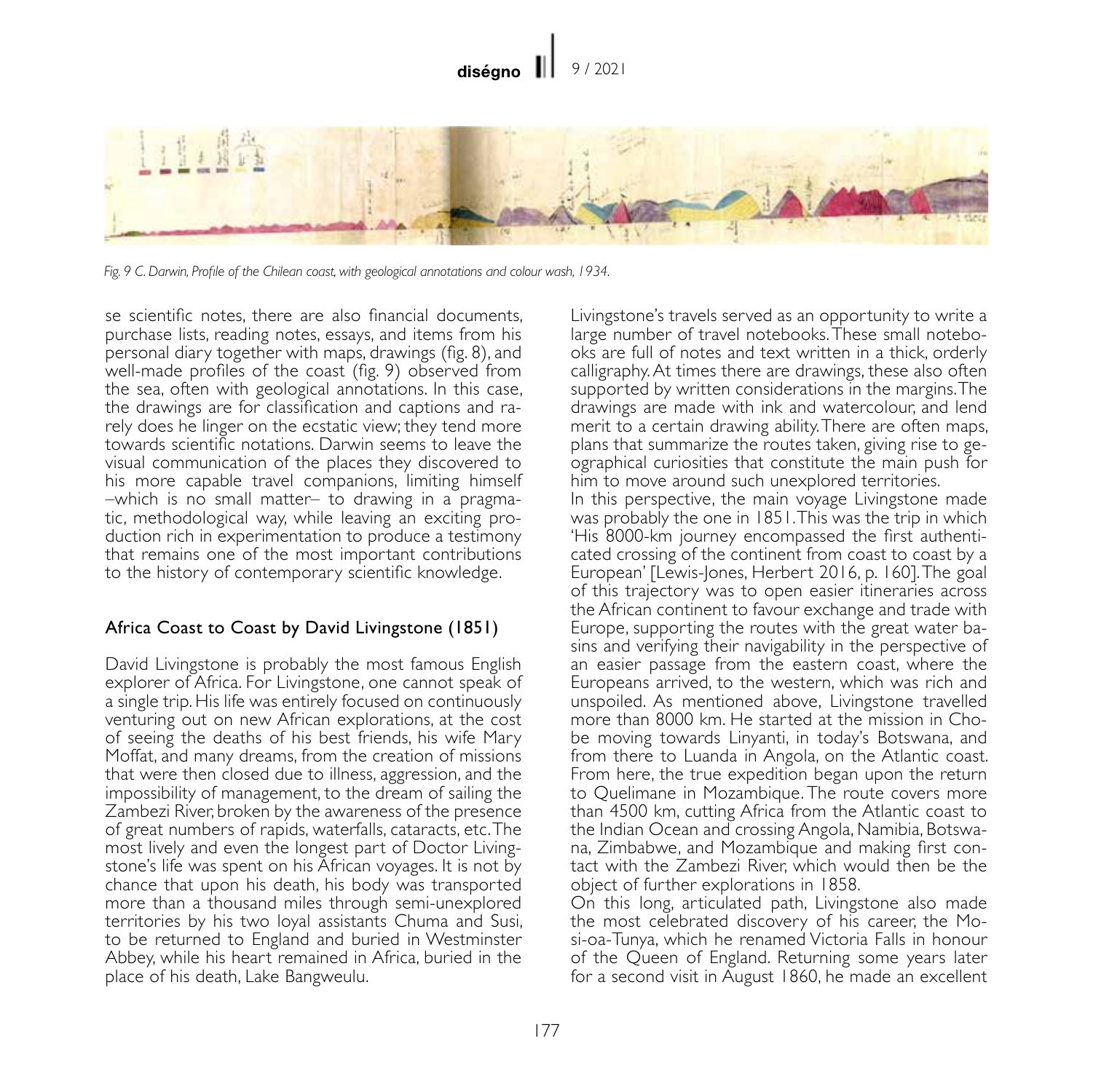*Fig. 10 D. Livingstone, Page from the voyage notebook with the drawing of Victoria Falls, Pencil, pen, and watercolour, 1860.*



drawing of the same waterfall (fig. 10). It is an unusual drawing. The falls are seen in elevation and offer the view of a wide face of water, elements of bare rock alternating with rivulets that collapse in the drop, and vegetation all around. A sort of plan starts at the bottom of the falls that presents the sinuous path of the river, its sharp bends, its zig-zag path.

For a short part of his exploratory career, Livingstone was accompanied by a person of ambiguous reputation but extraordinary graphical capacity: the artist Thomas Baines. English by birth but raised in South Africa, Baines garnered a bit of fame as a narrative artist of events in the Fronter Wars of 1842 and some trips on the Orange River in 1848 and Australia in 1852. In 1858, he was asked to join Livingstone's expedition on the Zambezi and he embarked on the trip with the role as drawer and manager of the provisions stock. This second task would be fatal in his relationship with Livingstone because he was accused –no one knows whether with pretext or not– of stealing some canvases from the stock to make portraits while Livingstone was laid up with malaria. He would be distanced from the expedition, but some of his drawings (fig. 11), even those made later in the same area of exploration, are certainly the most interesting graphical reportage of the cultural overview of explorations close to the world of David Livingstone.

# **Conclusions**

These three experiences of travel and discovery, documented through texts, notes, and annotations but also many drawings, define an educational role and the spread of knowledge, central to the drawing. The drawings of Timbuktu or Victoria Falls, in particular, convey visual knowledge of those places and lead to an immediate response to the thirst of visual curiosity about such places. Before photography, which would completely revolutionize reportage, drawing was the favoured medium for spreading images of new explorations. It is not by chance that these voyages, starting with the particular case of Callié, were made with an entourage of drawers called precisely to visually recount the emotion of the places.

This had already occurred, for example, with Goethe's trip in Italy from 1786 to 1787. He was accompanied by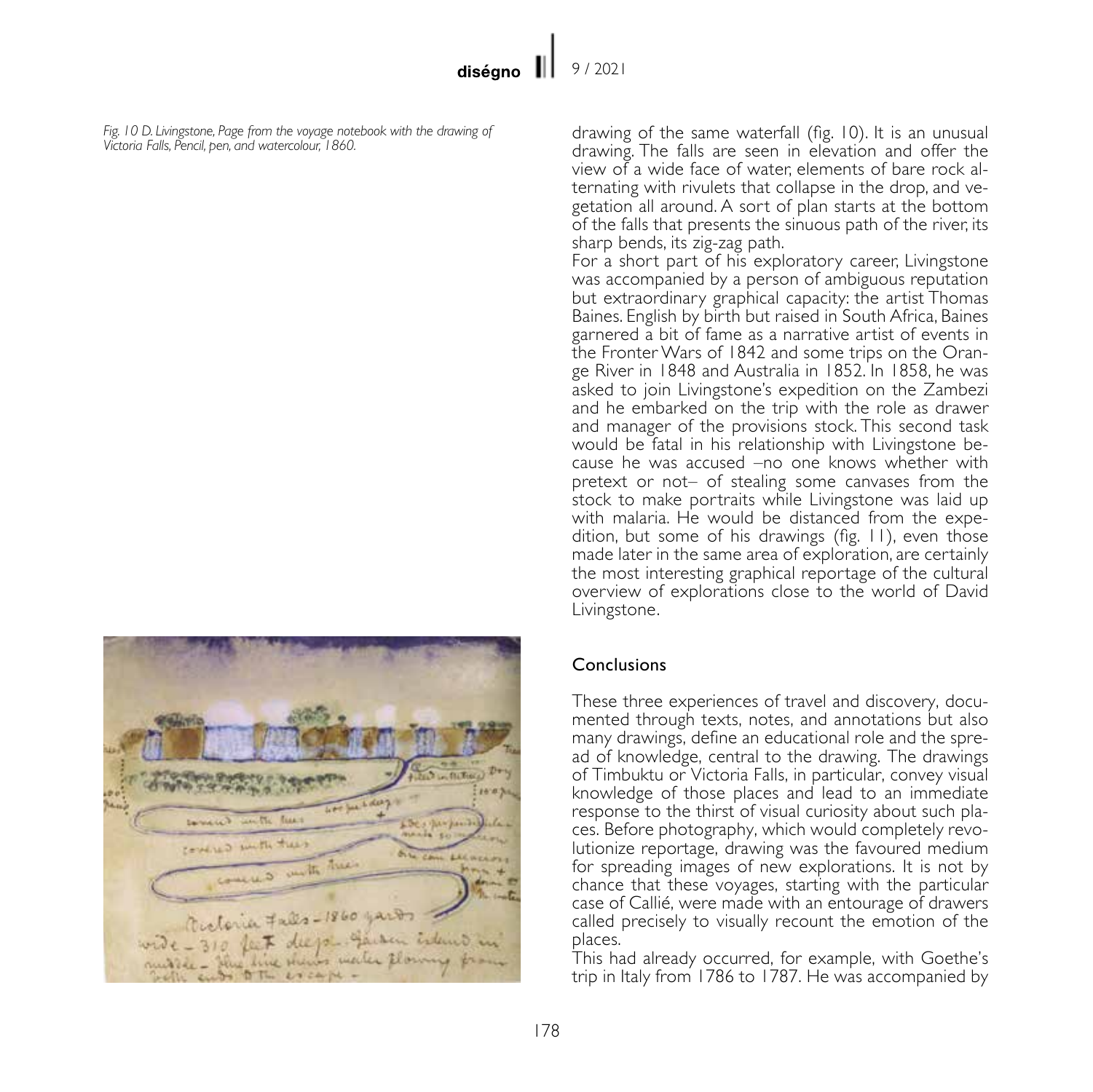*Fig. 11 T. Baines, Mangroves at a fork with the Kongone River, Zambezi, watercolour, 1859 November 22.*



artists of a calibre such as Hackert, Tischbein, or Kniep, who shared the practice of drawing on a daily basis. "As soon as our shapely innkeeper hangs the three-burner brass lamp and says "good night", we gather round and set out the sketches and drawings made during the day. Then the discussion opens: if this subject would not perhaps have been taken from a more favourable point of view; or if the character has been guessed; finally, about all the initial general requests one can judge starting with the first sketch. Counsellor Reiffenstein has the ability to organize and preside over these meetings with astuteness and authority. But this laudable intuition is particularly due to Jacob Philipp Hackert, who has the art of drawing and painting nature with incomparable taste. Artists and amateurs, men and women, old and young, he left no one in peace, but encouraged everyone to put themselves to the test based on their qualities and strengths, himself setting a good example. This custom of coming together and entertaining a society, counsellor Reiffenstein knew how to faithfully continue even after his friend left and now we see how nice it is to keep alive the interest and activity of each individual person" [Goethe 2010, 138].<br>In the case of these great discovery missions, howe-

ver, drawing not only represents the pleasure of do-<br>cumenting the trip; it also holds pre-eminent educa-<br>tional value. What is drawn is then presented to the public as a testimony and from it metabolized as an icon of new worlds and new knowledge. The interesting aspect, however, is that this spread of images is based on subjective experiences, ecstatic expressions of those filled aspirations. Reportage drawings are never neutral; they are experiential, subjective, imbued with emotion. These three experiences allude to many others: the drawn explorations of the Amazon by Maximilian de Wied (1815–17) and Hercule Florence (1826–29); the drawings of mythical ascents in the mountains, such as Edward Norton's expedition to Mount Everest in 1924 or those of the Rocky Mountains by Arthur P. Colemans at the beginning of the 1900s; the explorations in idealized territories of Maghreb and beyond, typical of orientalist painting. Drawings, therefore, are at once a scientific report and emotional discovery, data and sight, certainty and legend. In this dichotomy lies one of the most interesting applications of narration via paper, pencil, and colours.